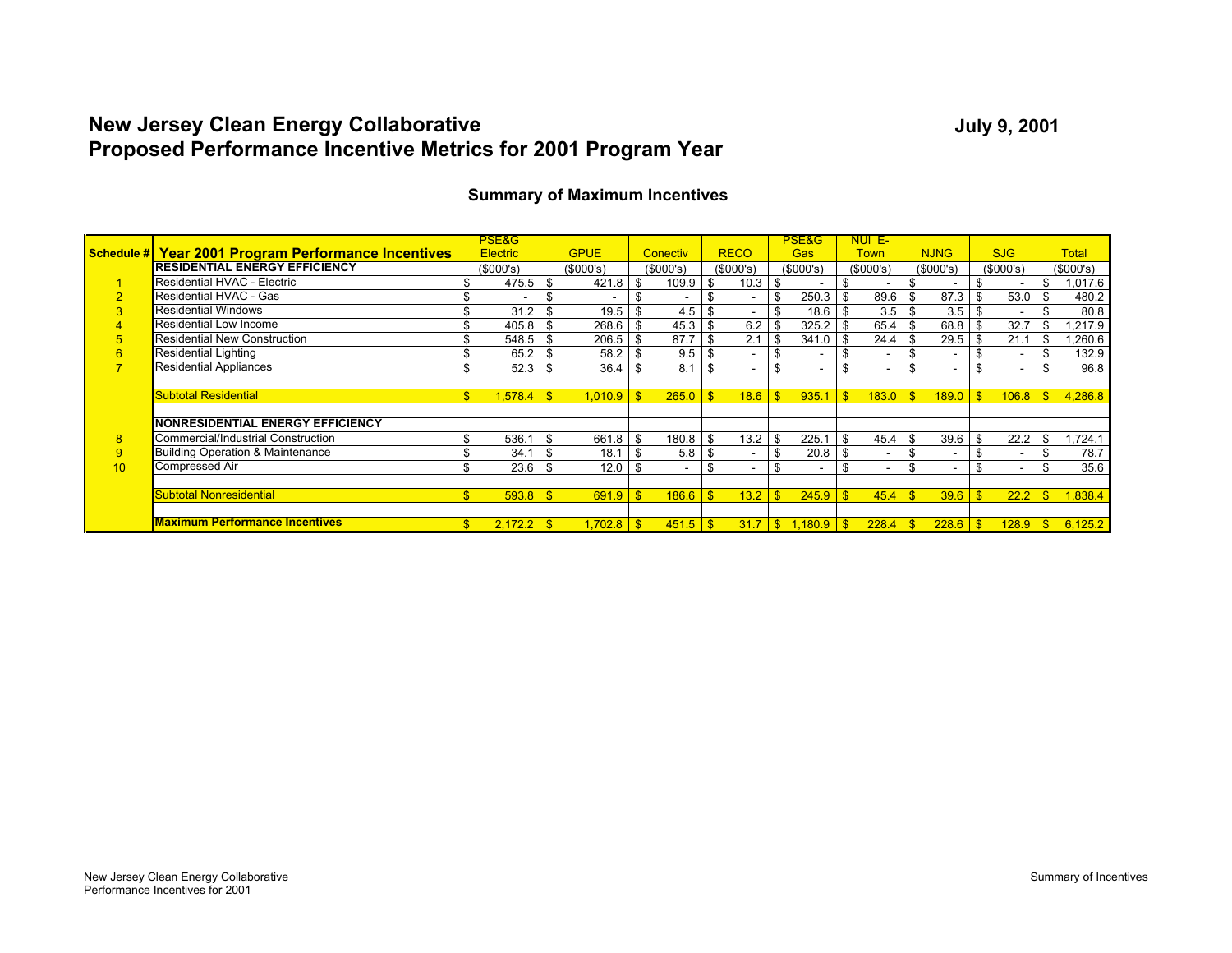**Detailed Performance Incentives - By Program and by Company**

#### **SCHEDULE 1: RESIDENTIAL ELECTRIC HVAC PERFORMANCE INCENTIVE METRICS FOR PROGRAM YEAR 2000**

|                     |                                                |    |           |      | PSEG -   |      |             |          |       |             |                |      |          |     | Elizabeth-               | NJ Natural                     | S. Jersev |
|---------------------|------------------------------------------------|----|-----------|------|----------|------|-------------|----------|-------|-------------|----------------|------|----------|-----|--------------------------|--------------------------------|-----------|
|                     |                                                |    | Statewide |      | Electric |      | <b>GPUE</b> | Conectiv |       | <b>RECO</b> |                |      | PSEG-Gas |     | town Gas                 | Gas                            | Gas       |
|                     | Maximum incentive total (thousands of dollars) |    | 1,018 \$  |      | 476      | - \$ | 422         |          | 110S  |             | 10             | - \$ | $\sim$   | -56 | $\sim$                   | $\sim$                         |           |
| Performance targets |                                                |    |           |      |          |      |             |          |       |             |                |      |          |     |                          |                                |           |
|                     | Metric 1: CAC/HP Participants Statewide        |    | 17,160    |      | or       |      | 17,798 MWH  |          |       |             |                |      |          |     |                          |                                |           |
|                     | Metric 2: HVAC Technicians Trained Statewide   |    | 660       |      |          |      |             |          |       |             |                |      |          |     |                          |                                |           |
| $\cdots$            |                                                |    |           |      |          |      |             |          |       |             |                |      |          |     |                          |                                |           |
|                     | Performance target values (\$000s)             |    |           |      |          |      |             |          |       |             |                |      |          |     |                          |                                |           |
| Metric 1            | 80%                                            | \$ | 814       | - \$ | 380      | - \$ | 337S        |          | 88 \$ |             | 8\$            |      | $\sim$   | S   | $\overline{\phantom{0}}$ | $\sim$                         |           |
| Metric 2            | 20%                                            | S  | 204       | - \$ | 95       | - \$ | 84 \$       |          | 22S   |             | 2 <sup>5</sup> |      | $\sim$   | \$  | $\overline{\phantom{0}}$ | \$<br>$\overline{\phantom{a}}$ |           |
| .                   |                                                |    |           |      |          |      |             |          |       |             |                |      |          |     |                          |                                |           |

NOTES: 1. Performance targets are statewide numbers - either reached together or not reached together. There are no individual utility targets.

2. To be eligible for any incentives, individual utilities must meet minimum requirements stated in the program summaries.

3. Incentives shown for metrics are for 110% goal achievement. No incentives are offered for achieving 70% of the goal. Incentives increase linearly between 70% and 110% of the goal (e.g. 50% of incentives are achieved at 90% of the goal)

4. MWh savings are net of free riders and spillover, at the generator (I.e. including reductions in line losses)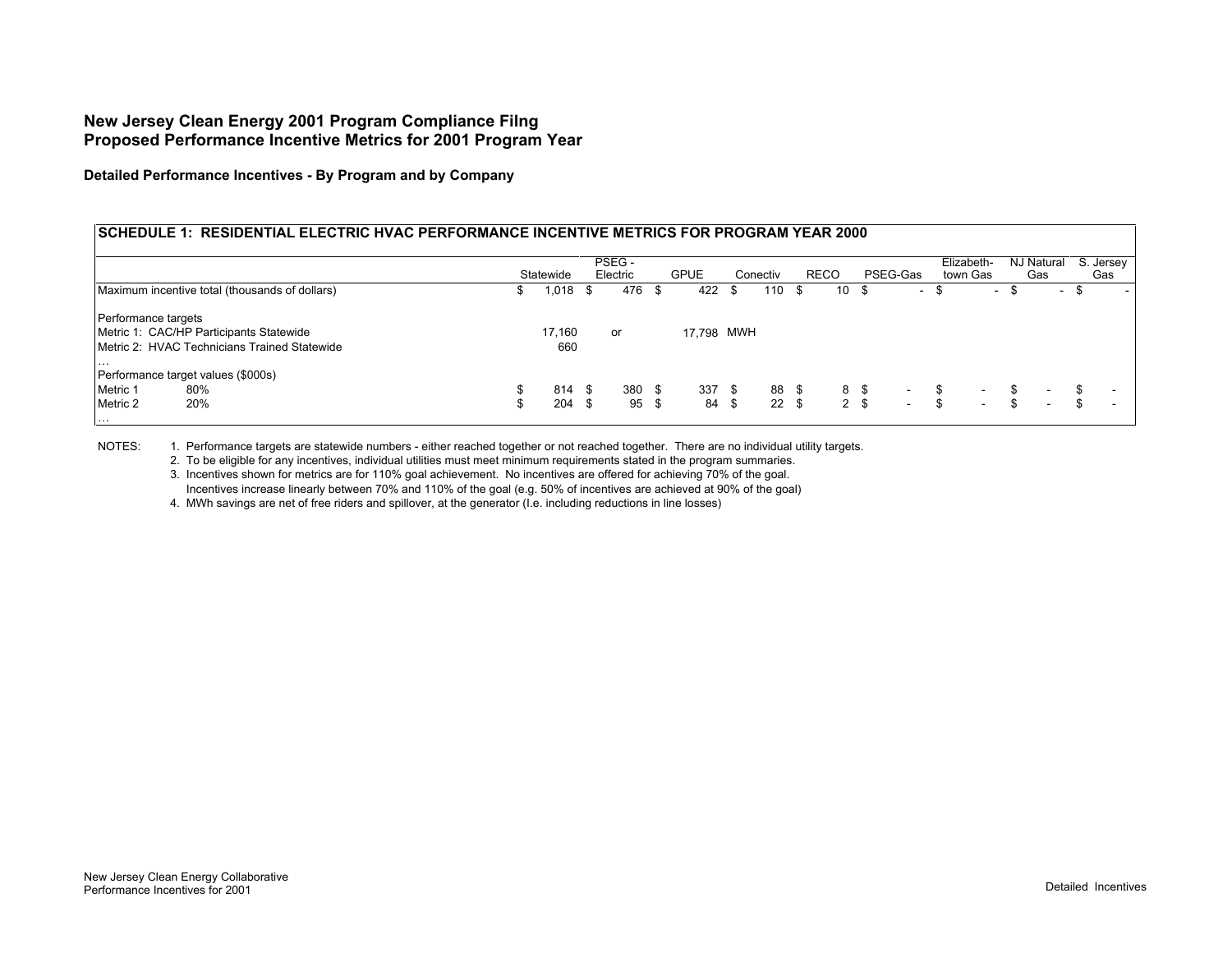**Detailed Performance Incentives - By Program and by Company**

#### **SCHEDULE 2: RESIDENTIAL GAS HVAC PERFORMANCE INCENTIVE METRICS FOR PROGRAM YEAR 2000**

|                         |                                                 |   |           | PSEG -   |      |                  |              |        |               |             | Elizabeth- |       |     | NJ Natural |      | S. Jersey |
|-------------------------|-------------------------------------------------|---|-----------|----------|------|------------------|--------------|--------|---------------|-------------|------------|-------|-----|------------|------|-----------|
|                         |                                                 |   | Statewide | Electric |      | <b>GPUE</b>      | Conectiv     |        | <b>RECO</b>   | PSEG-Gas    | town Gas   |       |     | Gas        |      | Gas       |
| Maximum incentive total |                                                 |   | 480       | $\sim$   | - 56 | $\sim$           | . ა          | $\sim$ | $\sim$        | 250         | - \$       | 90    |     | 87         | - \$ | 53        |
| Performance targets     |                                                 |   |           |          |      |                  |              |        |               |             |            |       |     |            |      |           |
|                         | Metric 1: Furnace/Boiler Participants Statewide |   | 9,240     | or       |      | 1,261,700 therms |              |        |               |             |            |       |     |            |      |           |
|                         | Metric 2: HVAC Sales Reps Trained Statewide     |   | 55        |          |      |                  |              |        |               |             |            |       |     |            |      |           |
| $\cdots$                |                                                 |   |           |          |      |                  |              |        |               |             |            |       |     |            |      |           |
|                         | Performance target values (\$)                  |   |           |          |      |                  |              |        |               |             |            |       |     |            |      |           |
| Metric 1                | 67%                                             |   | 322S      | $\sim$   | \$   | $\sim$           | $\sim$       |        | \$.<br>$\sim$ | 168 \$      |            | 60 \$ |     | 58 \$      |      | 36        |
| Metric 2                | 33%                                             | ა | 158 \$    | $\sim$   | \$   | $\sim$           | \$<br>$\sim$ |        | $\sim$        | \$<br>83 \$ |            | 30    | -\$ | 29S        |      | 171       |
| $\cdots$                |                                                 |   |           |          |      |                  |              |        |               |             |            |       |     |            |      |           |

NOTES: 1. Performance targets are statewide numbers - either reached together or not reached together. There are no individual utility targets.

2. To be eligible for any incentives, individual utilities must meet minimum requirements stated in the program summaries.

3. Incentives shown for metrics are for 110% goal achievement. No incentives are offered for achieving 70% of the goal. Incentives increase linearly between 70% and 110% of the goal (e.g. 50% of incentives are achieved at 90% of the goal)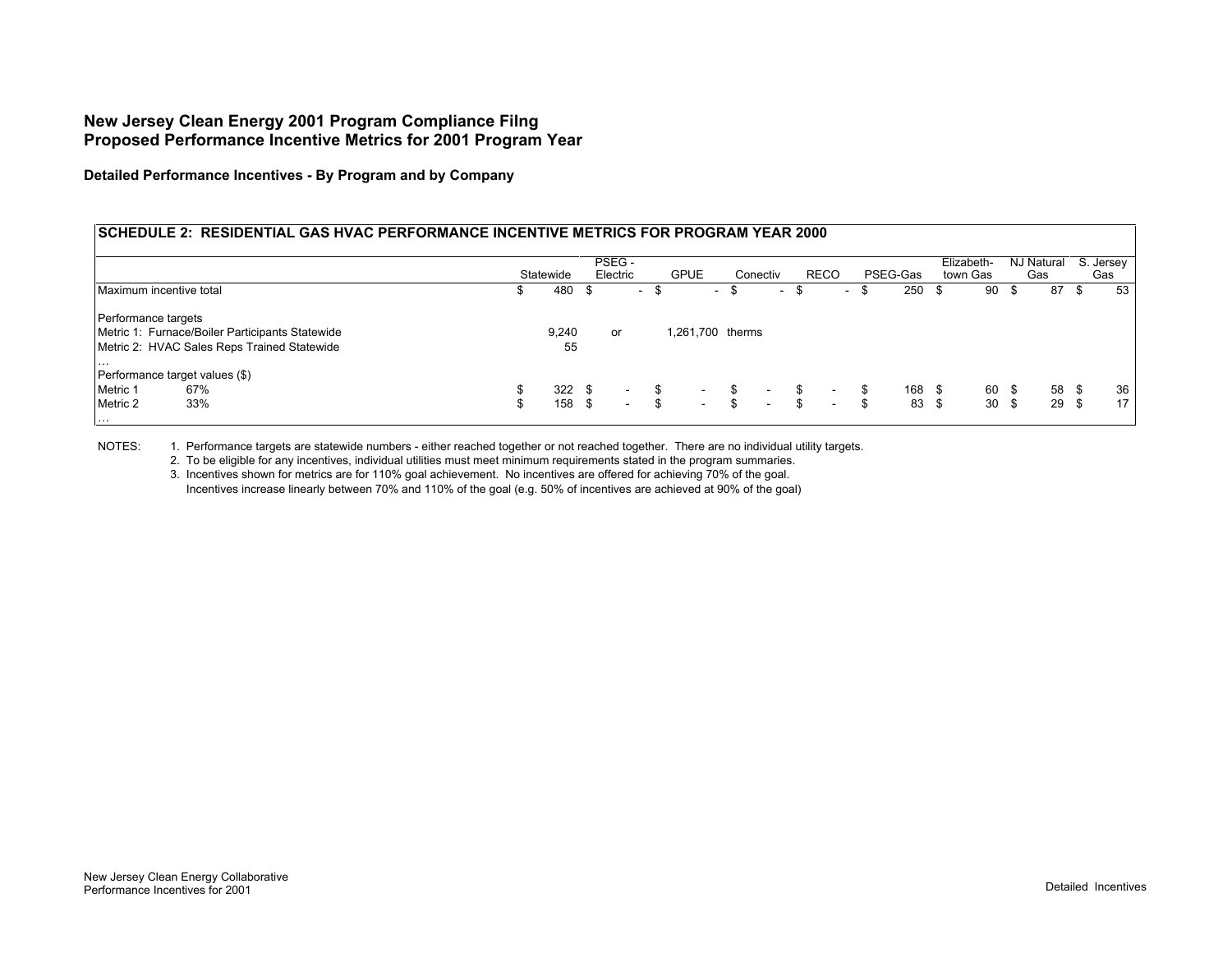**Detailed Performance Incentives - By Program and by Company**

## **SCHEDULE 3: RESIDENTIAL ENERGY STAR WINDOWS PERFORMANCE INCENTIVE METRICS FOR PROGRAM YEAR 2001**

|                                  |                                                                                                                                                                | Statewide |     | PSEG -<br>Electric |               | <b>GPUE</b>   | Conectiv |                | <b>RECO</b> | PSEG-Gas              | Elizabeth-<br>town Gas | NJ Natural<br>Gas              | S. Jersey<br>Gas |
|----------------------------------|----------------------------------------------------------------------------------------------------------------------------------------------------------------|-----------|-----|--------------------|---------------|---------------|----------|----------------|-------------|-----------------------|------------------------|--------------------------------|------------------|
| Maximum incentive total          |                                                                                                                                                                | ъ         | -81 |                    | \$31          | \$19          |          | \$4            | \$0         | \$19                  | \$4                    | \$4                            | \$0              |
| Performance targets              |                                                                                                                                                                |           |     |                    |               |               |          |                |             |                       |                        |                                |                  |
| Metric 1:                        | Enlist and provide program participation instruction and marketing<br>support to residential window retailers                                                  |           | 165 |                    |               |               |          |                |             |                       |                        |                                |                  |
| Metric 2:                        | Enlist two of the top four window manufacturers in a co-promotion<br>of Energy Star labeled windows to consumers through local New<br>Jersey window retailers. |           |     |                    |               |               |          |                |             |                       |                        |                                |                  |
|                                  | Performance target values (\$)                                                                                                                                 |           |     |                    |               |               |          |                |             |                       |                        |                                |                  |
| Metric 1                         | 60%                                                                                                                                                            | \$        | 49  | - \$               | 19 \$         | $12 \quad$ \$ |          | $3 \sqrt{3}$   |             | - \$<br>$11 \quad$ \$ |                        | 2 <sup>5</sup><br>$2 \sqrt{3}$ |                  |
| Metric 2<br>$\sim$ $\sim$ $\sim$ | 40%                                                                                                                                                            | \$        | 32  |                    | $12 \quad$ \$ |               | 8 \$     | 2 <sup>5</sup> |             | $-$ \$                | 7S                     | 1 S<br>$\overline{ }$          | - \$             |

NOTES: 1. Performance targets are statewide numbers - either reached together or not reached together. There are no individual utility targets.

2. To be eligible for any incentives, utilities must meet minimum requirements stated in the program summaries.

3. Incentives shown for metrics are for 110% goal achievement. No incentives are offered for achieving 70% of the goal. Incentives increase linearly between 70% and 110% of the goal (e.g. 50% of incentives are achieved at 90% of the goal)

4. "Enlist" retailers is defined as securing a Program participation agreement, and the placement of Program marketing materials at the retailer point-of-sale.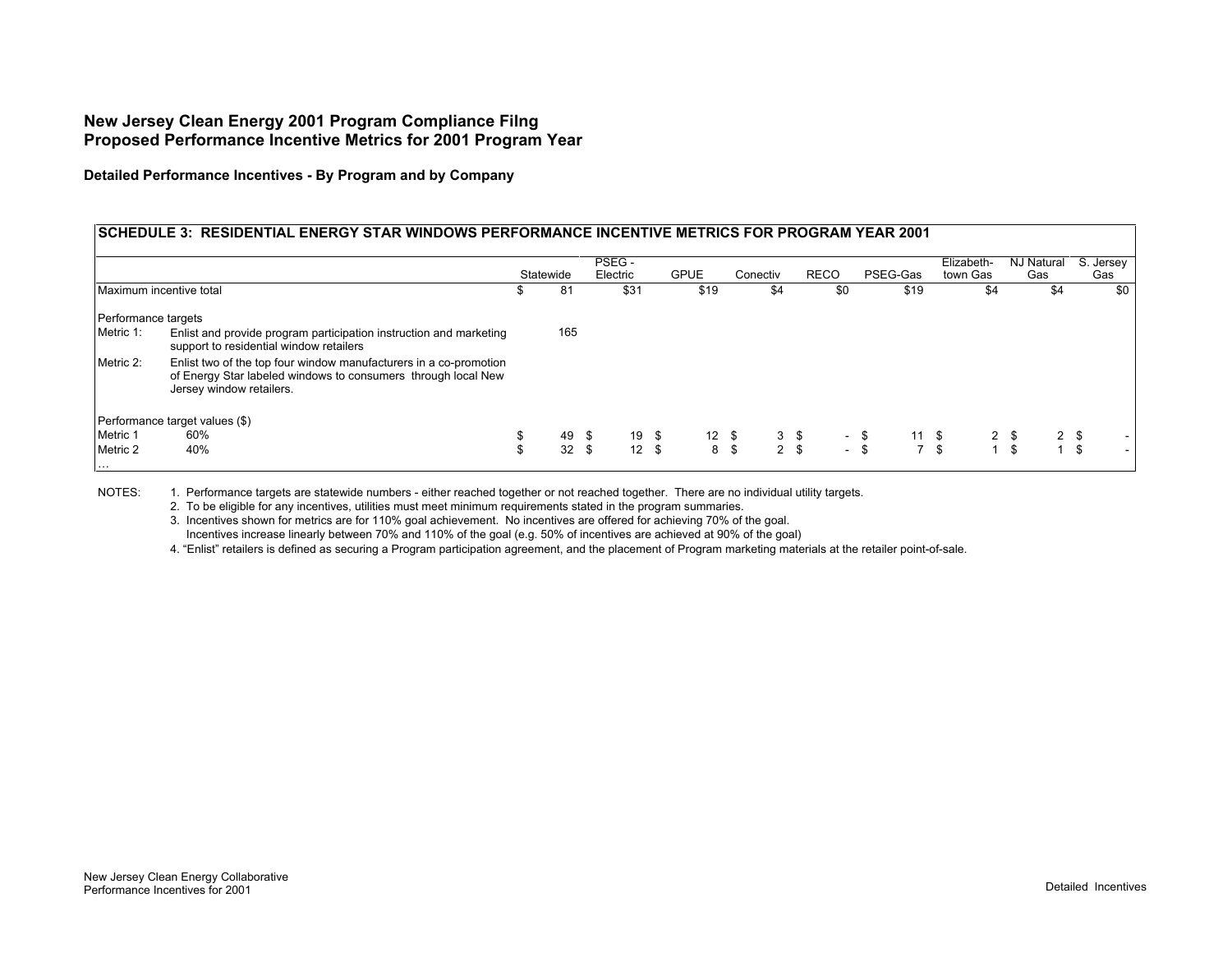**Detailed Performance Incentives - By Program and by Company**

### **SCHEDULE 4: RESIDENTIAL LOW INCOME PERFORMANCE INCENTIVE METRICS FOR PROGRAM YEAR 2000**

|                         |                                                                                              |            | PSEG -   |                  |          |             |                  | Elizabeth- | NJ Natural    | S. Jersey |
|-------------------------|----------------------------------------------------------------------------------------------|------------|----------|------------------|----------|-------------|------------------|------------|---------------|-----------|
|                         |                                                                                              | Statewide  | Electric | <b>GPUE</b>      | Conectiv | <b>RECO</b> | PSEG-Gas         | town Gas   | Gas           | Gas       |
| Maximum incentive total |                                                                                              | .218       | \$406    | \$269            | \$45     | \$6         | \$325            | \$65       | \$69          | \$33      |
| Performance targets     |                                                                                              |            |          |                  |          |             |                  |            |               |           |
| Metric 1:               | Low income program participants:                                                             | 13.004     |          |                  |          |             |                  |            |               |           |
|                         | Meet 110 % of annual program participation goals and report average protocol savings greater |            |          |                  |          |             |                  |            |               |           |
|                         | than 10% of electric pre-treatement consumption, and 15% of pre-treatment gas consumption.   |            |          |                  |          |             |                  |            |               |           |
| .                       | Performance target values (\$)                                                               |            |          |                  |          |             |                  |            |               |           |
| Metric 1                | 100%                                                                                         | $1,218$ \$ | 406      | $269$ \$<br>- \$ |          | 45 \$       | $325$ \$<br>6 \$ | 65         | 69 \$<br>- \$ | 33        |

NOTES: 1. The metric #1 performance targets are based on statewide numbers - the goal is either reached together or not reached together. There are no individual utility targets.

2. Average savings will be calculated based on jobs completed between 8/1/01 and 12/31/01. This is the period during which all field staff will be delivering jobs based on new statewide protocols and delivery procedures.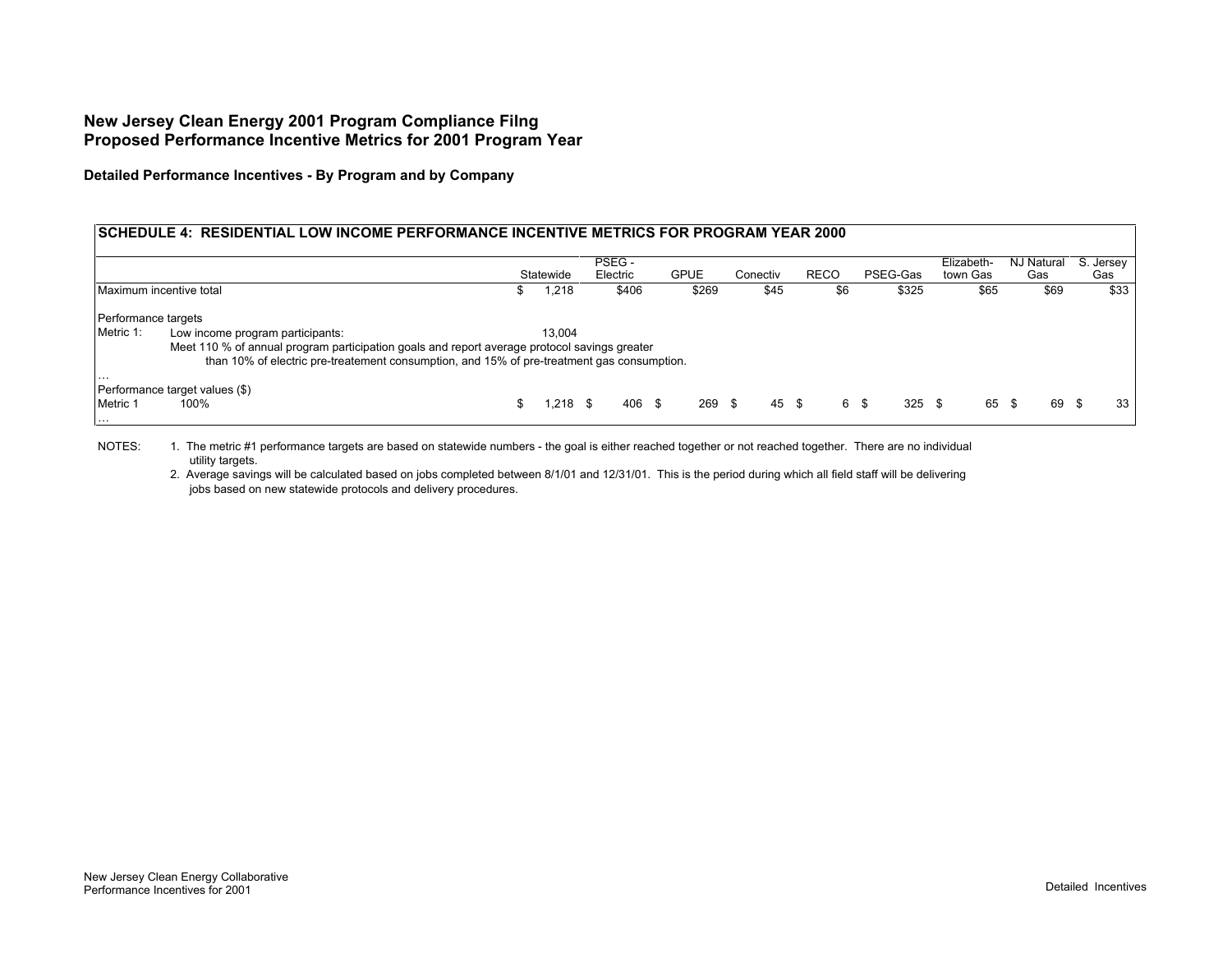**Detailed Performance Incentives - By Program and by Company**

#### **SCHEDULE 5: RESIDENTIAL NEW CONSTRUCTION INCENTIVE METRICS FOR PROGRAM YEAR 2001**

|                                                                                                  |           | PSEG -   |      |             |          |       |             |      |                | Elizabeth- |               |     | NJ Natural | S. Jersey |
|--------------------------------------------------------------------------------------------------|-----------|----------|------|-------------|----------|-------|-------------|------|----------------|------------|---------------|-----|------------|-----------|
|                                                                                                  | Statewide | Electric |      | <b>GPUE</b> | Conectiv |       | <b>RECO</b> |      | PSEG-Gas       | town Gas   |               |     | Gas        | Gas       |
| Maximum incentive total                                                                          | 261.      | 548      | - \$ | 206         |          | 88 \$ |             | 2 \$ | 341            |            | 24            | -55 | 29 \$      | 21        |
| Performance targets<br>Metric 1: Enroll New ENERGY STAR Homes Participants Statewide<br>$\cdots$ | 3,472     | or       |      | 6.411 MWH   |          |       | and         |      | 951,500 therms |            |               |     |            |           |
| Performance target values (\$)<br>Metric 1<br>100%<br>.                                          | 261.      | 548      | - \$ | $206$ \$    |          | 88 \$ |             | 2 \$ | 341            | - \$       | $24 \quad$ \$ |     | 29 \$      | 21        |

NOTES: 1. Performance targets are statewide numbers - either reached together or not reached together. There are no individual utility targets.

2. To be eligible for any incentives, individual utilities must meet minimum requirements stated in the program summaries.

- 3. Incentives shown for metrics are for 110% goal achievement. No incentives are offered for achieving 70% of the goal. Incentives increase linearly between 70% and 110% of the goal (e.g. 50% of incentives are achieved at 90% of the goal)
- 4. Participants goals is number of enrollees. There is often 6 to 12 month time-lag (or more) between when a participant is enrolled and the participant is finished with installation of efficiency measures. MWH and therm savings are for completed participants. Thus, it is not possible to estimate per participant savings by dividing savings goals by participant (enrollee) goals.

5. MWh and therm savings are net of free riders and spillover. MWH savings are at the generator (I.e. including reductions in line losses)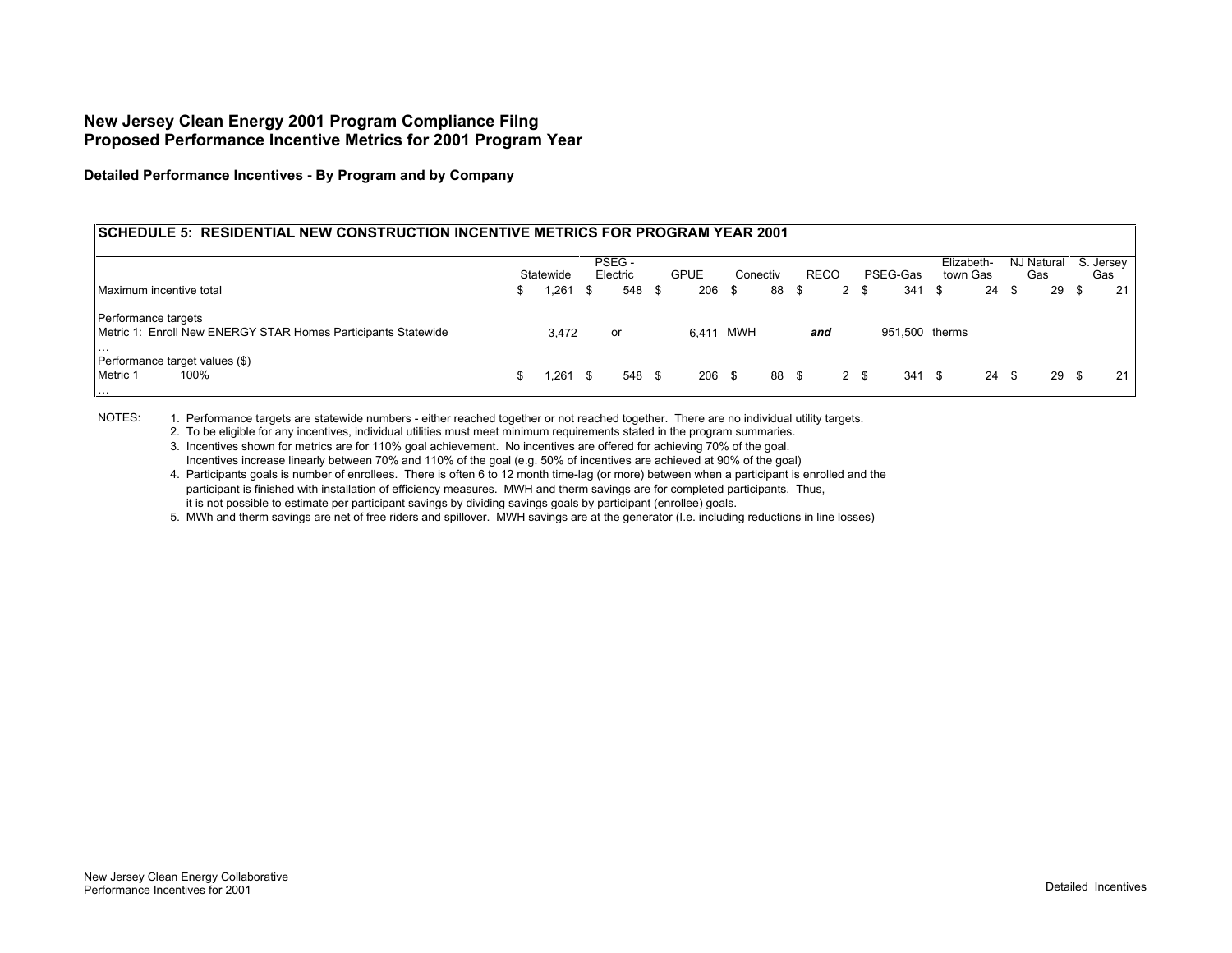**Detailed Performance Incentives - By Program and by Company**

#### **SCHEDULE 6: RESIDENTIAL ENERGY STAR LIGHTING PERFORMANCE INCENTIVE METRICS FOR PROGRAM YEAR 2001 Statewide** PSEG - Electric GPUE Conectiv RECO PSEG-Gas Elizabeth-Elizabeth- NJ Natural S. Jersey<br>town Gas Gas Gas Maximum incentive total **120 a. 133 component 120 a. 133 \$ 65 \$ 58 \$ 9 \$ - \$** - \$ - \$ - \$ Performance targets Metric 1: 165 Metric 2: 330 Performance target values (\$)<br>Metric 1 60% Energy Star product sales training provided to individual lighting sales persons Enlist and provide program participation instruction and marketing support to lighting retailers

Metric 1 60% \$ 80 \$39 \$35 \$6 \$0 \$0 \$0 \$0 \$0 Metric 2 40% \$ 53 \$26 \$23 \$4 \$0 \$0 \$0 \$0 \$0

NOTES: 1. Performance targets are statewide numbers - either reached together or not reached together. There are no individual utility targets.

2. To be eligible for any incentives, utilities must meet minimum requirements stated in the program summaries.

3. Incentives shown for metrics are for 110% goal achievement. No incentives are offered for achieving 70% of the goal. Incentives increase linearly between 70% and 110% of the goal (e.g. 50% of incentives are achieved at 90% of the goal)

…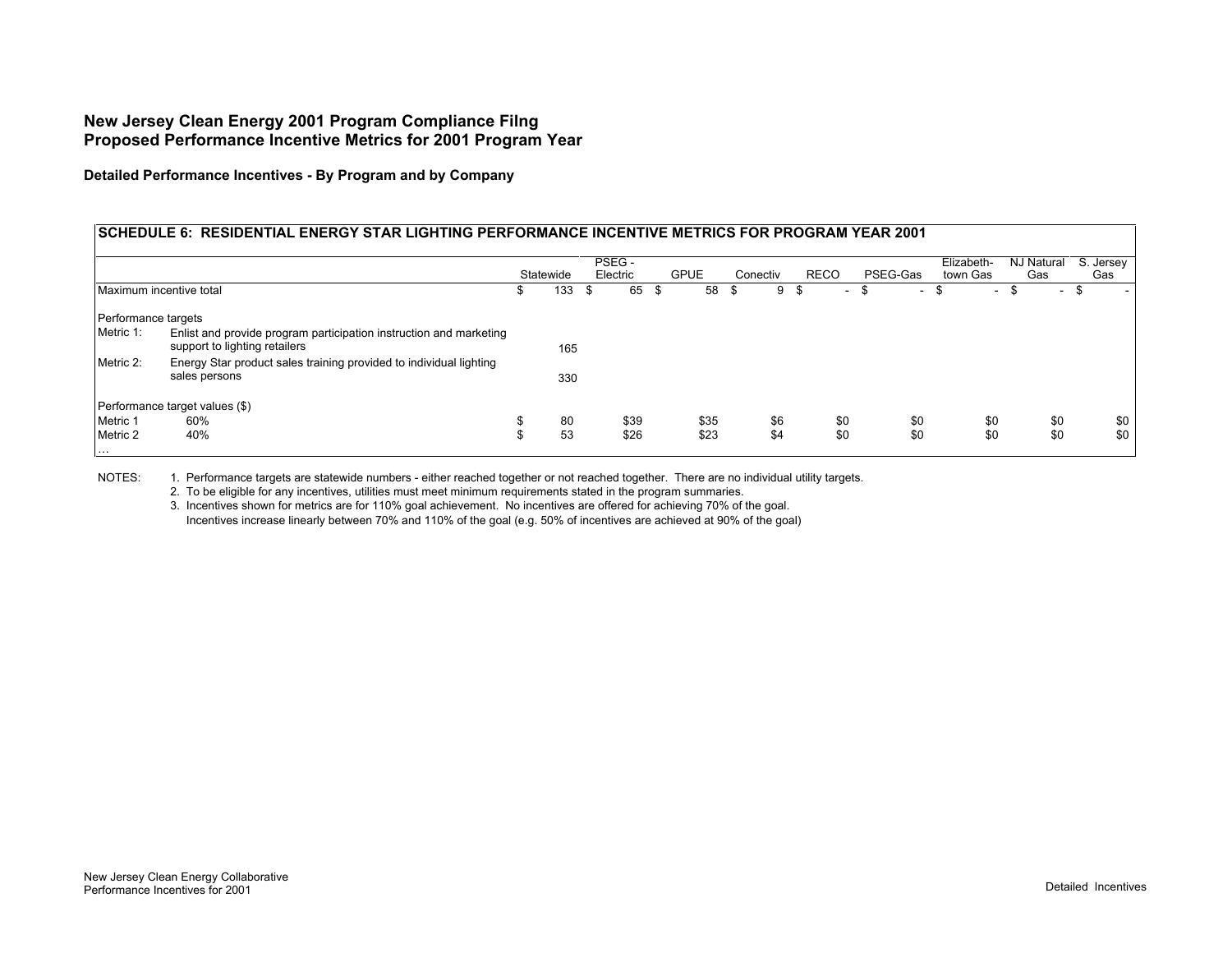**Detailed Performance Incentives - By Program and by Company**

#### **SCHEDULE 7: RESIDENTIAL ENERGY STAR APPLIANCES PERFORMANCE INCENTIVE METRICS FOR PROGRAM YEAR 2001**

|                         |                                                                                                         |           |     |      | PSEG -   |               |             |            |          |           |             |      |          |      | Elizabeth-   | NJ Natural |            | S. Jersey |   |
|-------------------------|---------------------------------------------------------------------------------------------------------|-----------|-----|------|----------|---------------|-------------|------------|----------|-----------|-------------|------|----------|------|--------------|------------|------------|-----------|---|
|                         |                                                                                                         | Statewide |     |      | Electric |               | <b>GPUE</b> |            | Conectiv |           | <b>RECO</b> |      | PSEG-Gas |      | town Gas     | Gas        |            | Gas       |   |
| Maximum incentive total |                                                                                                         | ъ.        | 97  | Ъ    | 52       | - \$          | 36          | .৯         | 8        | ა         | $\sim$      | ъ    | $\sim$   | -95  | <b>умера</b> |            | <b>COL</b> |           | - |
| Performance targets     |                                                                                                         |           |     |      |          |               |             |            |          |           |             |      |          |      |              |            |            |           |   |
| Metric 1:               | Enlist and provide program participation instruction and marketing<br>support to NJ appliance retailers |           | 83  |      |          |               |             |            |          |           |             |      |          |      |              |            |            |           |   |
| Metric 2:               | Energy Star product sales training provided to individual appliance<br>sales persons                    |           | 110 |      |          |               |             |            |          |           |             |      |          |      |              |            |            |           |   |
|                         | Performance target values (\$)                                                                          |           |     |      |          |               |             |            |          |           |             |      |          |      |              |            |            |           |   |
| Metric 1                | 60%                                                                                                     | Φ         | 58  | - \$ |          | $31 \quad$ \$ |             | $22 \quad$ |          | $5 \quad$ | $\sim$      | -\$  |          | - \$ |              | - \$       | $\sim$     | -\$       |   |
| Metric 2                | 40%                                                                                                     | ъ         | 39  | - \$ |          | $21 \quad $$  |             | 15S        |          | 3S        | $\sim$      | - \$ |          | - \$ |              | $-$ \$     | $\sim$     | - \$      |   |

NOTES: 1. Performance targets are statewide numbers - either reached together or not reached together. There are no individual utility targets.

2. To be eligible for any incentives, utilities must meet minimum requirements stated in the program summaries.

3. Incentives shown for metrics are for 110% goal achievement. No incentives are offered for achieving 70% of the goal. Incentives increase linearly between 70% and 110% of the goal (e.g. 50% of incentives are achieved at 90% of the goal)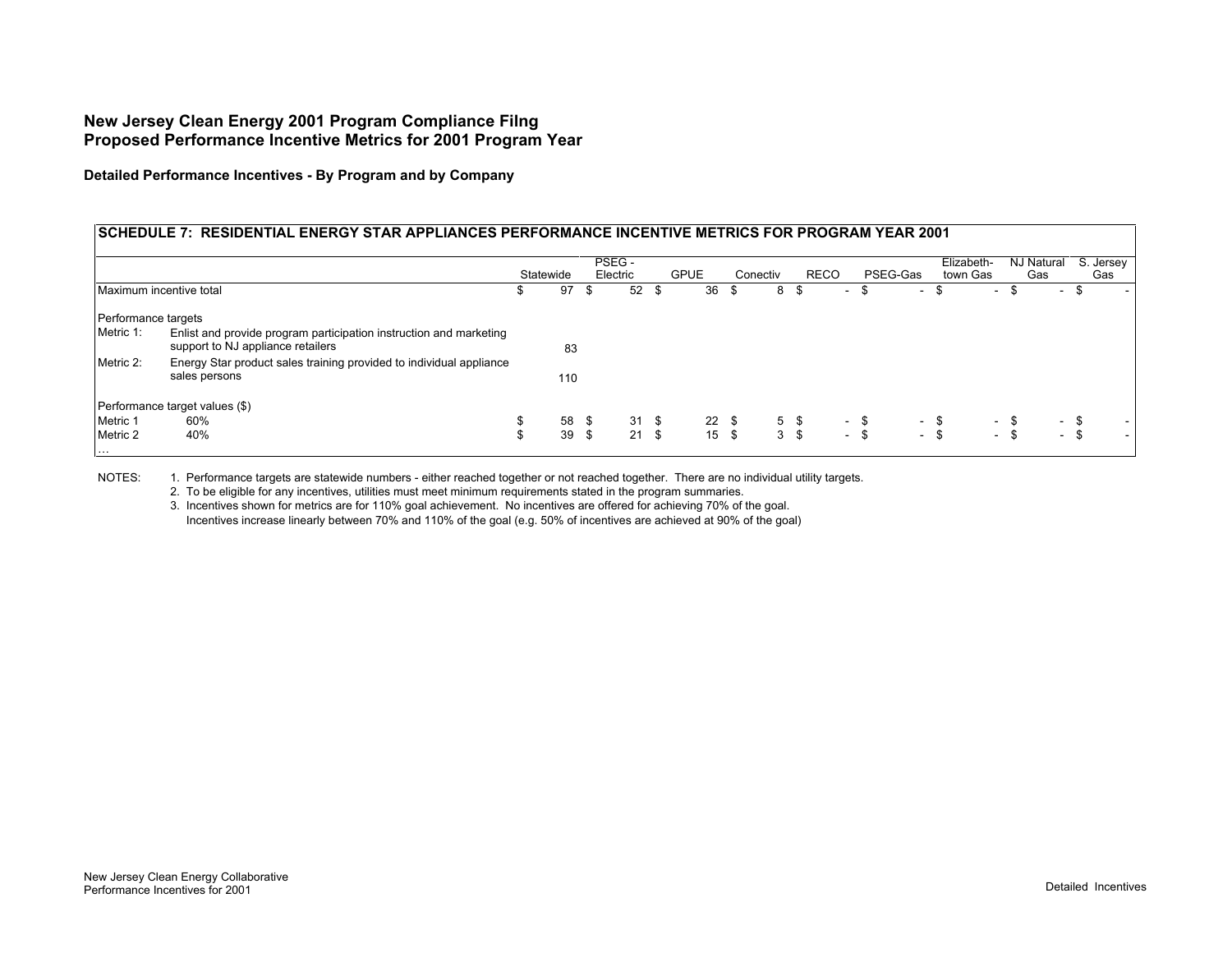**Detailed Performance Incentives - By Program and by Company**

|                        |                                                                                                                                                                                                                                                                                                          |                | PSEG -     |             |              |               |             |                |          |        |        | Elizabeth- |                  | <b>NJ Natural</b> |          | S. Jersey      |
|------------------------|----------------------------------------------------------------------------------------------------------------------------------------------------------------------------------------------------------------------------------------------------------------------------------------------------------|----------------|------------|-------------|--------------|---------------|-------------|----------------|----------|--------|--------|------------|------------------|-------------------|----------|----------------|
|                        |                                                                                                                                                                                                                                                                                                          | Statewide      | Electric   | <b>GPUE</b> |              | Conectiv      | <b>RECO</b> |                | PSEG-Gas |        |        | town Gas   |                  | Gas               |          | Gas            |
|                        | Maximum incentive total                                                                                                                                                                                                                                                                                  | \$1,724        | \$536      |             | \$662        | \$181         | \$13        |                |          | \$225  |        | \$45       |                  | \$40              |          | \$22           |
| Performance targets    |                                                                                                                                                                                                                                                                                                          |                |            |             |              |               |             |                |          |        |        |            |                  |                   |          |                |
| Metric 1:              | <b>Energy Savings</b><br>- MWh savings = $18,315$ MWh<br>- Therm savings = $110,000$ therms                                                                                                                                                                                                              |                |            |             |              |               |             |                |          |        |        |            |                  |                   |          |                |
| Metric 2:<br>Metric 3: | Achieve at least 688 total projects (prescriptive, custom, comprehensive design) completed or under agreement by 12/31/01<br>Secure 3 (min) to 6 (max) agreements with customers for chiller optimization projects by 12/31/02<br>- Max # of chiller projects = $6$<br>- Min # of chiller projects = $4$ |                |            |             |              |               |             |                |          |        |        |            |                  |                   |          |                |
| Metric 4:              | Increase program performance of Tier II units by 12/31/01<br>- Max # of rebates = $296$<br>- Min # of rebates = $110$                                                                                                                                                                                    |                |            |             |              |               |             |                |          |        |        |            |                  |                   |          |                |
|                        | Performance target values (\$)                                                                                                                                                                                                                                                                           |                |            |             |              |               |             |                |          |        |        |            |                  |                   |          |                |
| Metric 1:              | 55% electrics, 80% RECO, 80% gas                                                                                                                                                                                                                                                                         | $1,035$ \$     | $295$ \$   |             | 364 \$       | 99 \$         |             | $11 \quad$ \$  |          | 180 \$ |        | 36 \$      |                  | 32 <sup>5</sup>   |          | 18             |
| Metric 2:<br>Metric 3: | 20% gas and electrics<br>12.5% electrics only (minus RECO)                                                                                                                                                                                                                                               | 345S           | 107 \$     |             | 132S         | 36 \$         |             | 3 <sup>5</sup> |          | 45 \$  |        | 9          | $\mathbf{s}$     |                   | $8\quad$ | 4 <sup>1</sup> |
|                        | - Max # of chiller projects                                                                                                                                                                                                                                                                              | \$<br>$172$ \$ | 67 \$      |             | 83 \$        | $23 \quad $$  |             | - \$           |          | $\sim$ | - \$   |            | $-$ \$           | $\sim$            | \$       |                |
|                        | - Min # of chiller projects                                                                                                                                                                                                                                                                              | \$<br>86 \$    | 34S        |             | 41 \$        | 11S           |             | $-$ \$         |          |        | $-$ \$ |            | $-$ \$           |                   | $-$ \$   |                |
| Metric 4:              | 12.5% electrics only (minus RECO)                                                                                                                                                                                                                                                                        |                |            |             |              |               |             |                |          |        |        |            |                  |                   |          |                |
|                        | - Max # of rebates                                                                                                                                                                                                                                                                                       | \$<br>172 \$   | 67 \$      |             | 83 \$        | 23 \$         |             | $-$ \$         |          |        | $-$ \$ |            |                  |                   | $-$ \$   |                |
|                        | - Min # of rebates                                                                                                                                                                                                                                                                                       | \$<br>86 \$    | $34 \quad$ |             | $41 \quad $$ | $11 \quad$ \$ |             | $-$ \$         |          |        | $-$ \$ |            | $-$ \$<br>$-$ \$ |                   | $-$ \$   |                |
|                        |                                                                                                                                                                                                                                                                                                          |                |            |             |              |               |             |                |          |        |        |            |                  |                   |          |                |

NOTES: 1. Performance targets are statewide numbers - either reached together or not reached together. There are no individual utility targets.

2. To be eligible for any incentives, utilities must meet minimum requirements stated in the program summaries.

3. Incentives shown for metrics are for at least 110% goal achievement. No incentives are offered for achieving 70% of the goal.

Incentives increase linearly between 70% and 110% of the goal (e.g. 50% of incentives are achieved at 90% of the goal)

4. MWh and therm savings are net of free riders and spillover. MWH savings are at the generator (I.e. including reductions in line losses)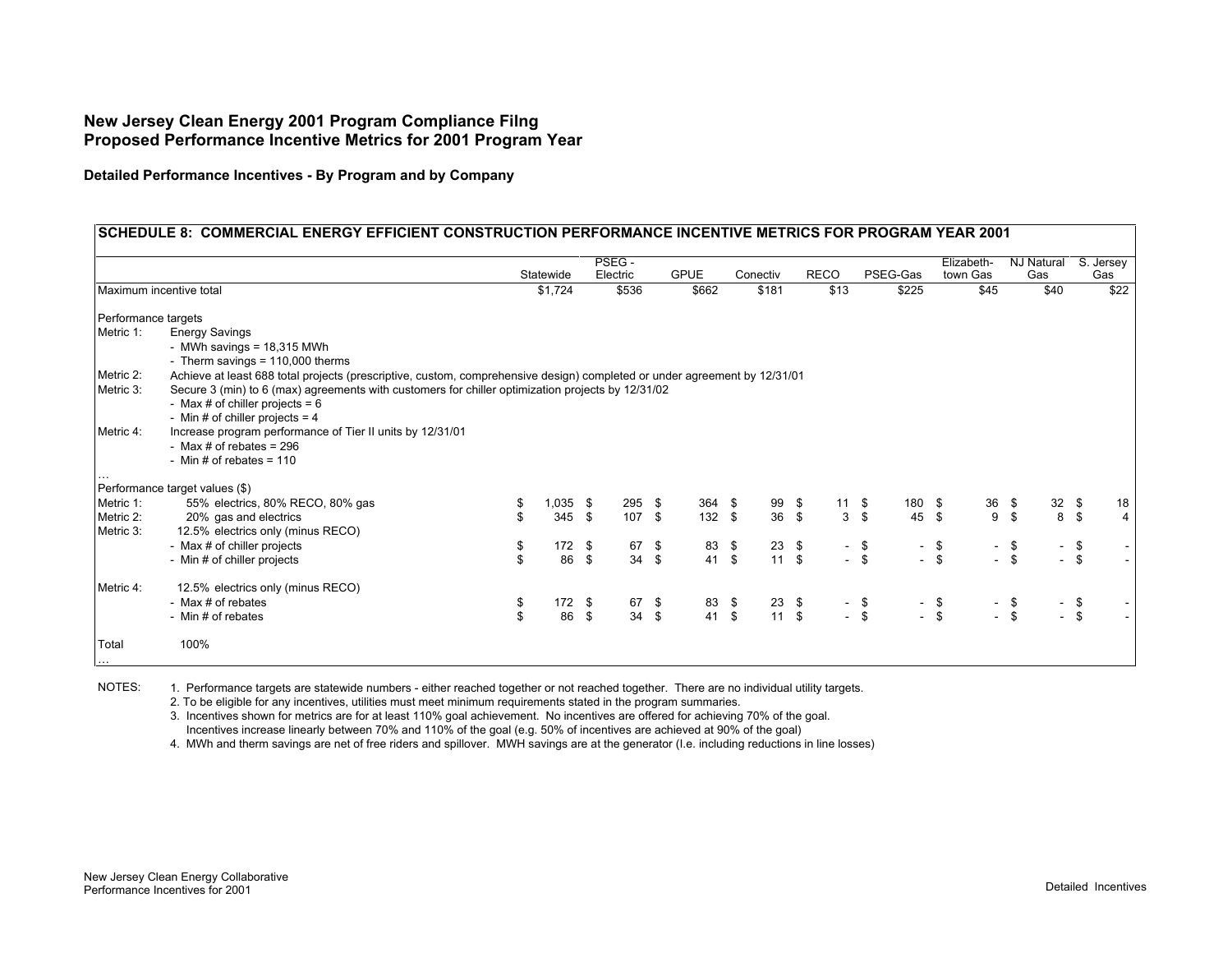**Detailed Performance Incentives - By Program and by Company**

#### **SCHEDULE 9: BUILDING OPERATION AND MAINTENANCE PERFORMANCE INCENTIVE METRICS FOR PROGRAM YEAR 2001 Statewide** PSEG - Electric GPUE Conectiv RECO PSEG-Gas Elizabeth-Elizabeth- NJ Natural S. Jersey<br>town Gas Gas Gas Maximum incentive total \$ 34.1 78.7 \$ 18.1 \$ 5.8 \$ - \$ 20.8 \$ - \$ - \$ - \$ Performance targets Metric 1: Participation in building operator training and certification program - Max  $#$  of building operators enrolled =  $50$ - Min # of building operators enrolled = 30 Metric 2: Obtain customer commitments for 6 O&M pilot projects … Performance target values (\$)<br>Metric 1: 50% Metric 1: - Max # of building operators \$ 17.1 39.4 \$ 9.0 \$ 2.9 \$ - \$ 10.4 \$ - \$ - \$ - \$ - Min # of building operators 6 19.7 \$ 8.5 \$ 4.5 \$ 1.4 \$ - \$ 5.2 \$ - \$ -Metric 2: 50% \$ 17.1 39.4 \$ 9.0 \$ 2.9 \$ - \$ 10.4 \$ - \$ - \$ - \$ Total 100%

NOTES: 1. Performance targets are statewide numbers - either reached together or not reached together. There are no individual utility targets.

2. To be eligible for any incentives, utilities must meet minimum requirements stated in the program summaries.

3. Incentives shown for metrics are for at least 110% goal achievement. No incentives are offered for achieving 70% of the goal. Incentives increase linearly between 70% and 110% of the goal (e.g. 50% of incentives are achieved at 90% of the goal)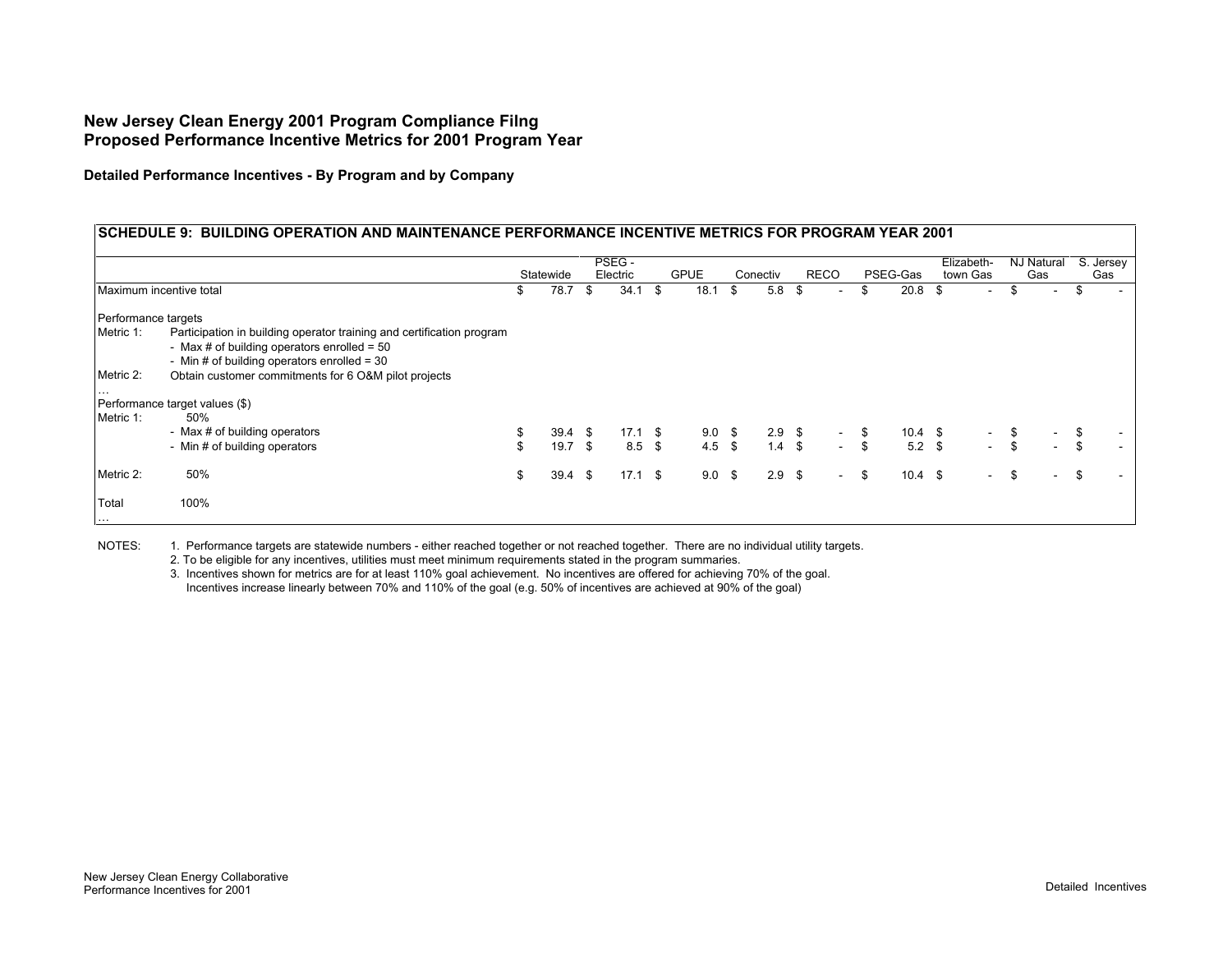**Detailed Performance Incentives - By Program and by Company**

# **SCHEDULE 10: COMPRESSED AIR PROGRAM PERFORMANCE INCENTIVE METRICS FOR PROGRAM YEAR 2001**

|                                  |                                                                                                                                                            |          | Statewide                      |     | PSEG -<br>Electric     | <b>GPUE</b>       |     | Conectiv                                         | RECO |        | PSEG-Gas                                                                                                     |                                                  | Elizabeth-<br>town Gas |                                                                    | NJ Natural<br>Gas | S. Jersey<br>Gas |
|----------------------------------|------------------------------------------------------------------------------------------------------------------------------------------------------------|----------|--------------------------------|-----|------------------------|-------------------|-----|--------------------------------------------------|------|--------|--------------------------------------------------------------------------------------------------------------|--------------------------------------------------|------------------------|--------------------------------------------------------------------|-------------------|------------------|
| Maximum incentive total          |                                                                                                                                                            | \$       | 35.6                           | -\$ | 23.6                   | \$<br>12.0        | -\$ | $\sim$                                           |      | $\sim$ | \$                                                                                                           | $\sim$                                           | \$<br>$\sim$           |                                                                    |                   | $\sim$           |
| Performance targets<br>Metric 1: | Obtain customer commitments for compressed air audits/studies/case studies.<br>- Max # compressed air audits = $10$<br>- Min # compressed air audits = $8$ |          |                                |     |                        |                   |     |                                                  |      |        |                                                                                                              |                                                  |                        |                                                                    |                   |                  |
| $\cdots$<br>Metric 1:            | Performance target values (\$)<br>100%<br>- Min # compressed air audits<br>- Max # compressed air audits                                                   | \$<br>\$ | $35.6$ \$<br>17.8 <sup>5</sup> |     | $23.6$ \$<br>$11.8$ \$ | 12.0 \$<br>6.0 \$ |     | $\begin{array}{cc} - & \$ \\ - & \$ \end{array}$ |      |        | $\begin{array}{ccc}\n\uparrow & & - & \updownarrow \\ & - & \updownarrow \\ & - & \updownarrow\n\end{array}$ | $\begin{array}{cc} - & \$ \\ - & \$ \end{array}$ |                        | $\begin{array}{cc} - & \frac{3}{5} \\ - & \frac{3}{5} \end{array}$ | $-$ \$            | $\sim$<br>$\sim$ |
| Total<br>$\cdots$                | 100%                                                                                                                                                       |          |                                |     |                        |                   |     |                                                  |      |        |                                                                                                              |                                                  |                        |                                                                    |                   |                  |

NOTES: 1. Performance targets are statewide numbers - either reached together or not reached together. There are no individual utility targets.

2. To be eligible for any incentives, utilities must meet minimum requirements stated in the program summaries.

3. Incentives shown for metrics are for at least 110% goal achievement. No incentives are offered for achieving 70% of the goal. Incentives increase linearly between 70% and 110% of the goal (e.g. 50% of incentives are achieved at 90% of the goal)